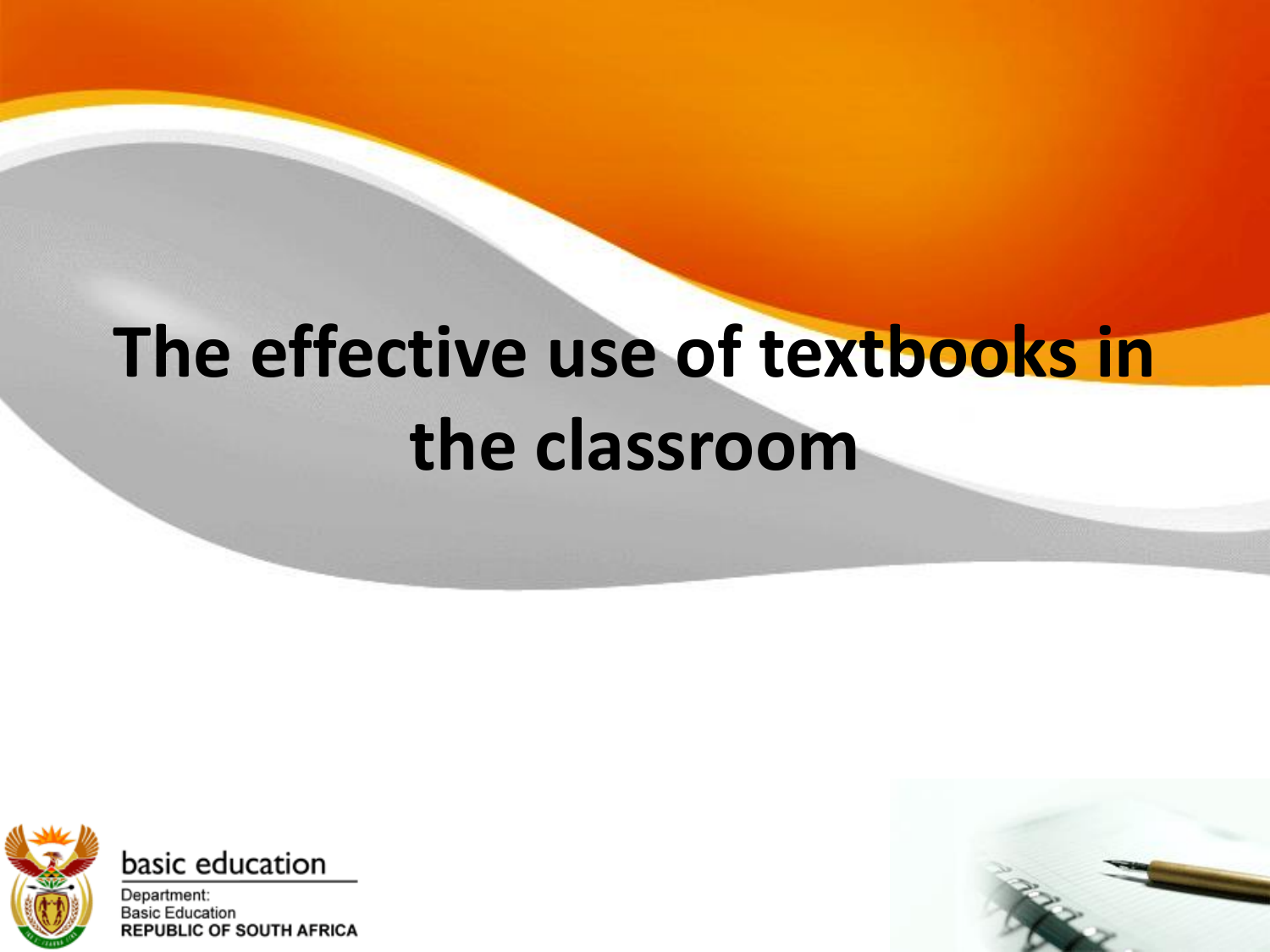#### **Effective learning**

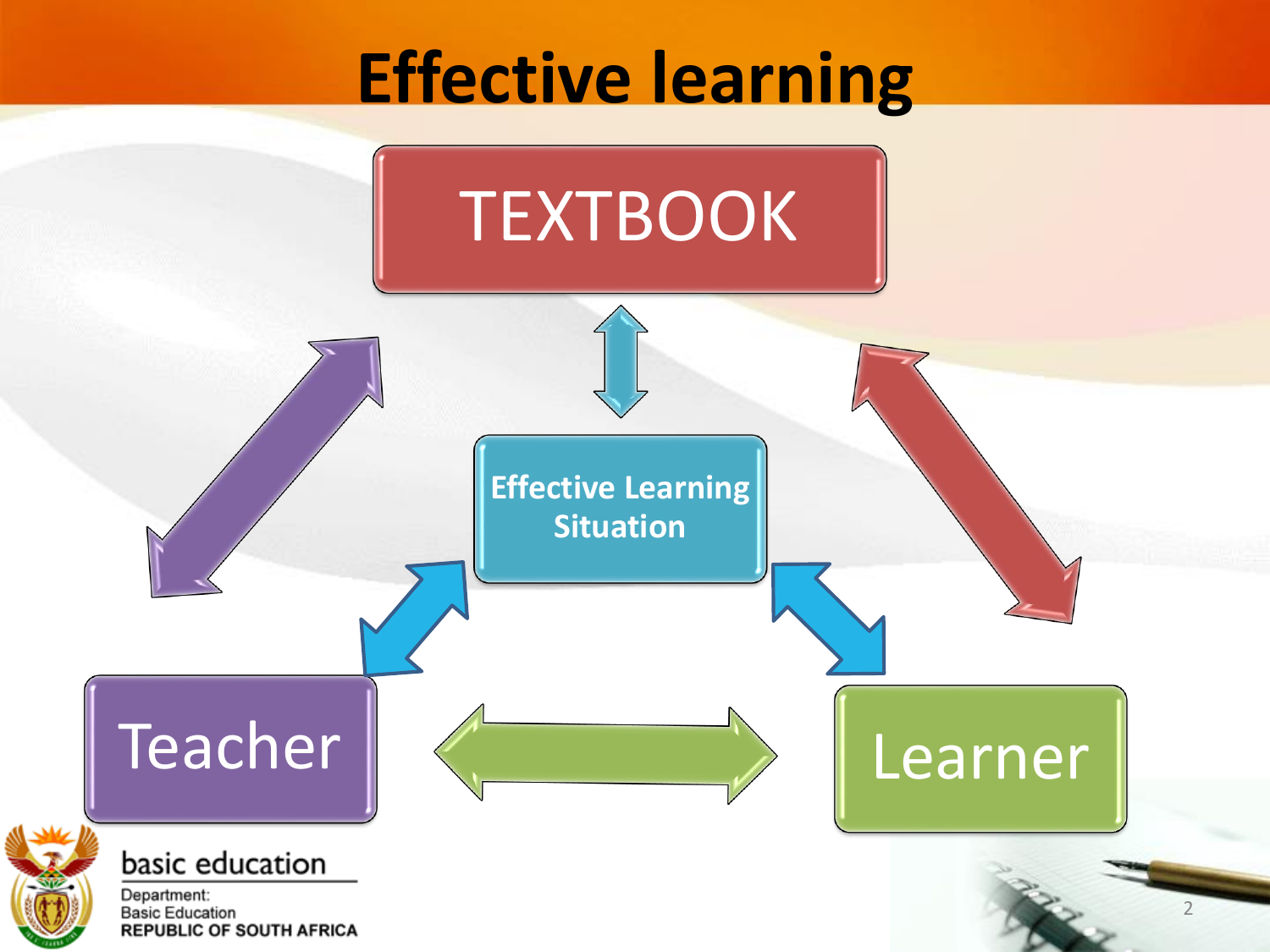#### **Purpose of a textbook**

- **A textbook can serve different purposes for teachers:**
- (a) a core resource,
- (b) a source of supplementary material,
- (c) an inspiration for classroom activities, and
- (d) a curriculum itself





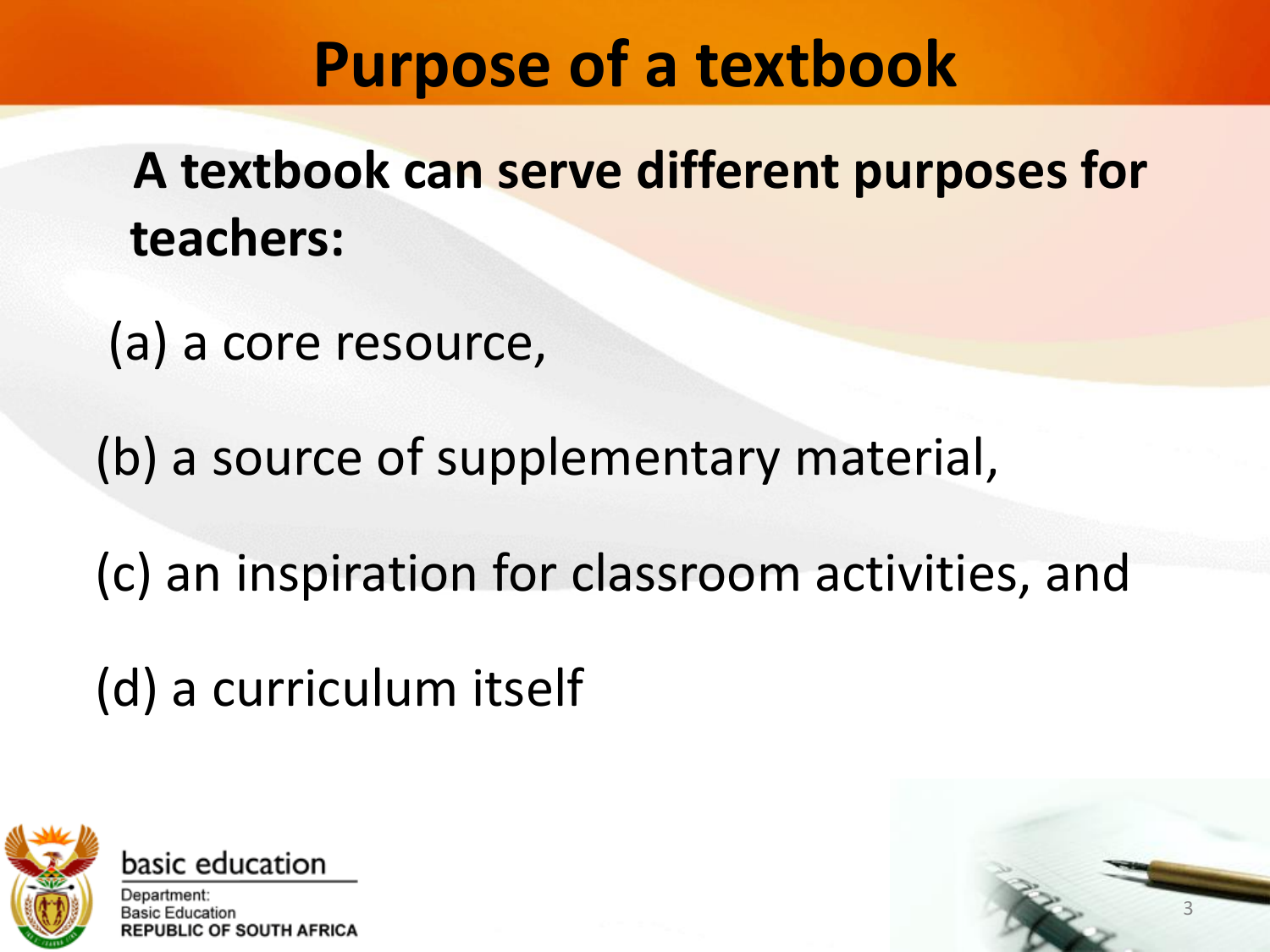### **Advantages for teachers**

- Textbooks **assist** managing a lesson.
- It **saves time**, **give direction** to lessons, **guide discussion**, facilitate in giving **homework**, making **teaching 'easier, better organized**, more **convenient**', and
- most of all, it **provides confidence** and **security**.





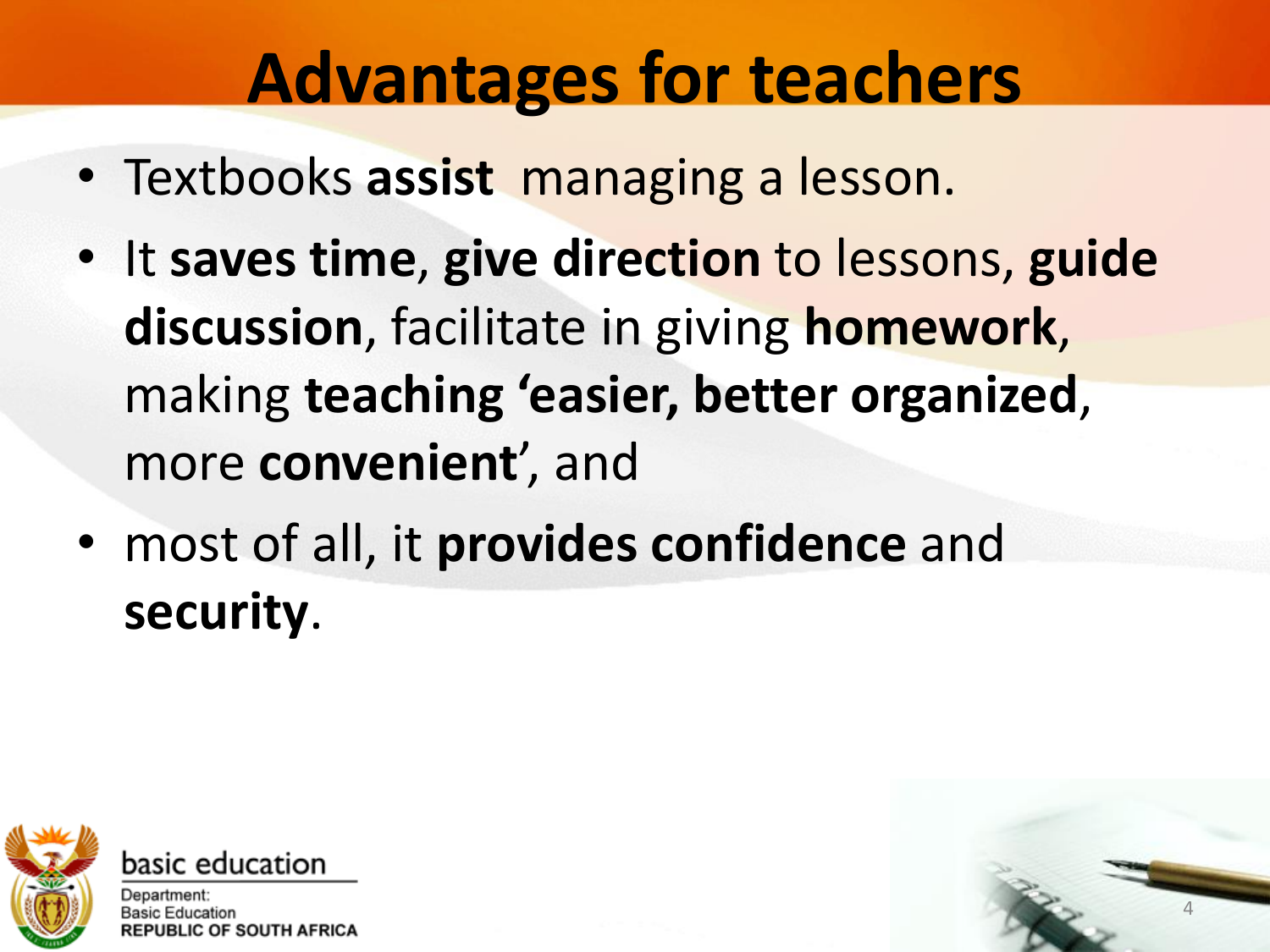## **Advantages for learners**

- They see the textbooks as a **'framework'** or '**guide'**
- It helps them to **organize their learning** both inside and outside the classroom.
- It enables them to **learn 'better, faster, clearer & easier**



basic education

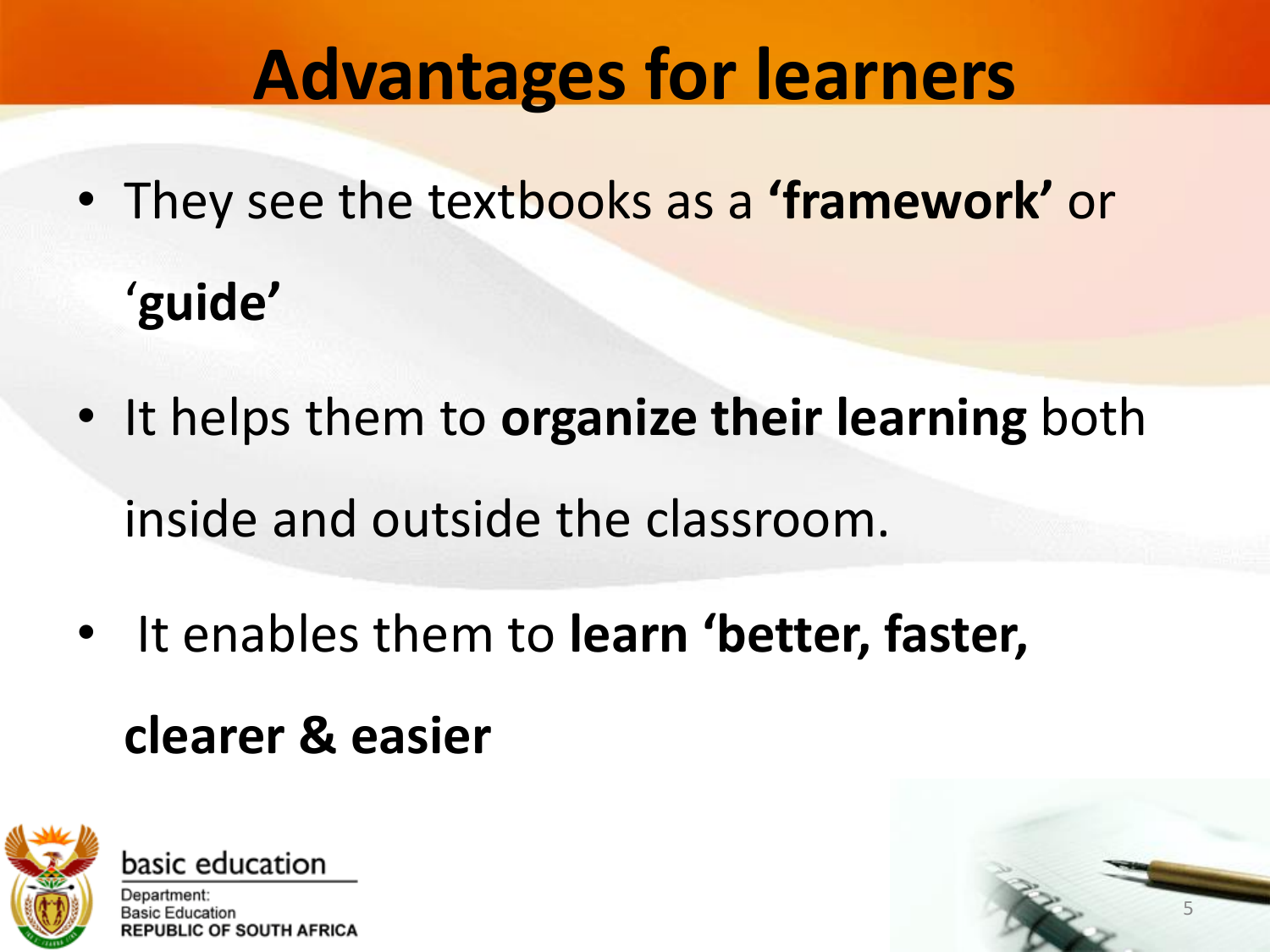### **Characteristics of a good textbook**

Three aspects to consider when selecting your textbook:

– Curriculum coverage,

–materials presentation,

– and language





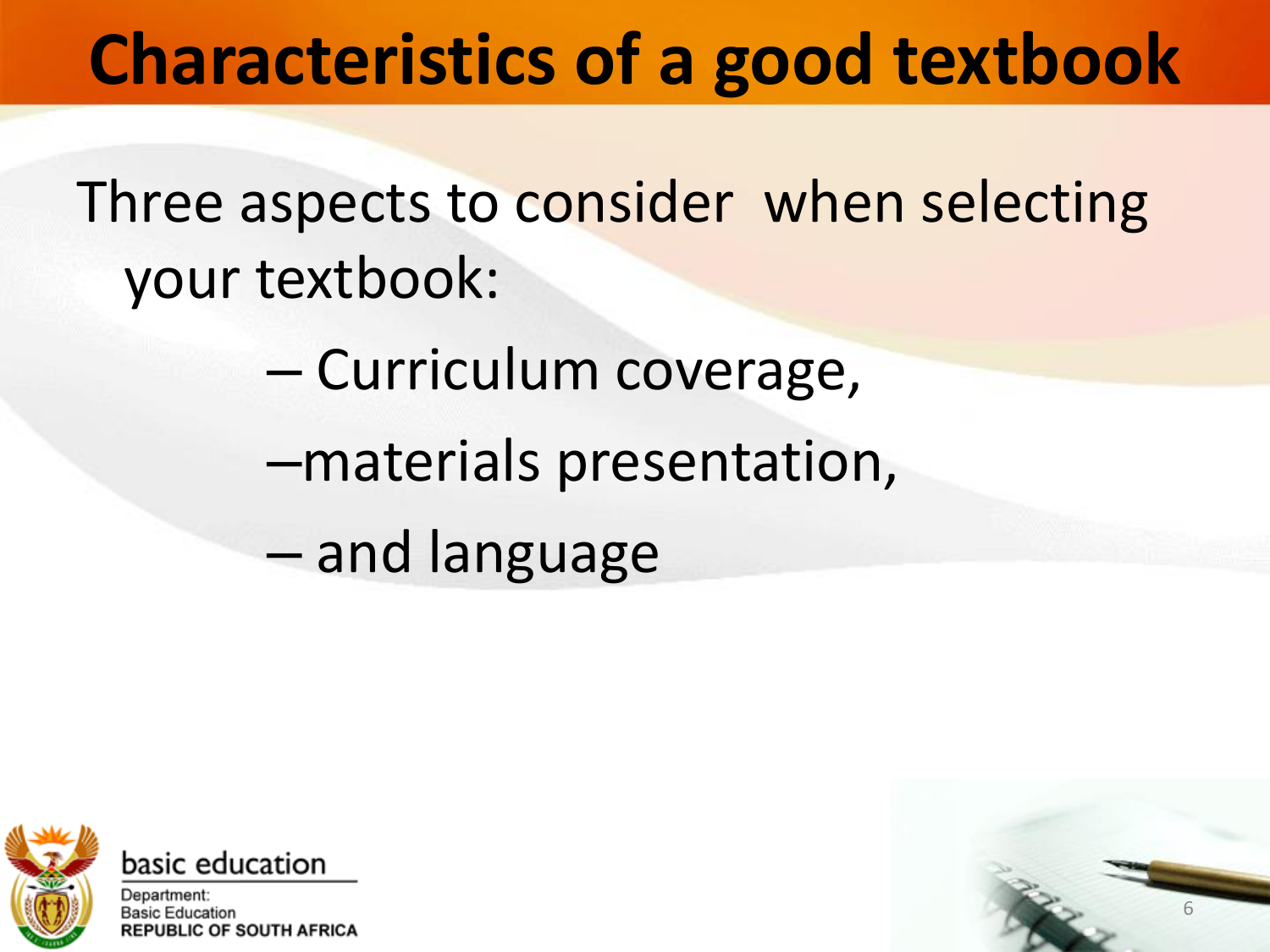### **Characteristics of a good textbook**

Textbooks should:

- teach learners to learn,
- be resource books for ideas and activities, for instruction/learning, and
- give teachers rationale for what they do.
- bring about an effective learning situation

7



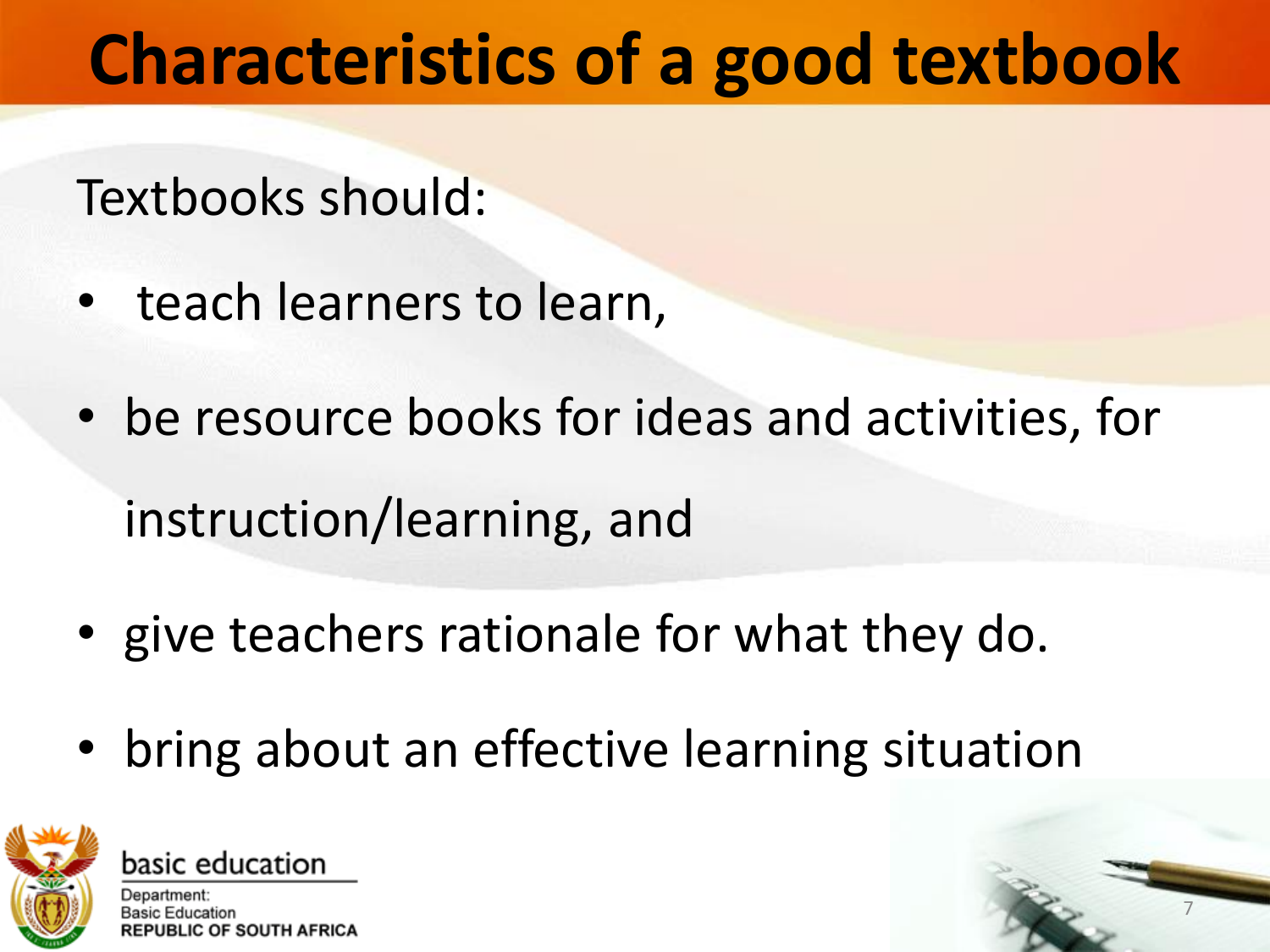- **Assign meaningful reading homework**
	- Using **pre-reading strategies** will increase learner comprehension and recollections
	- Assign learners to read a section and **prepare a**

**graphic organizer** of the material





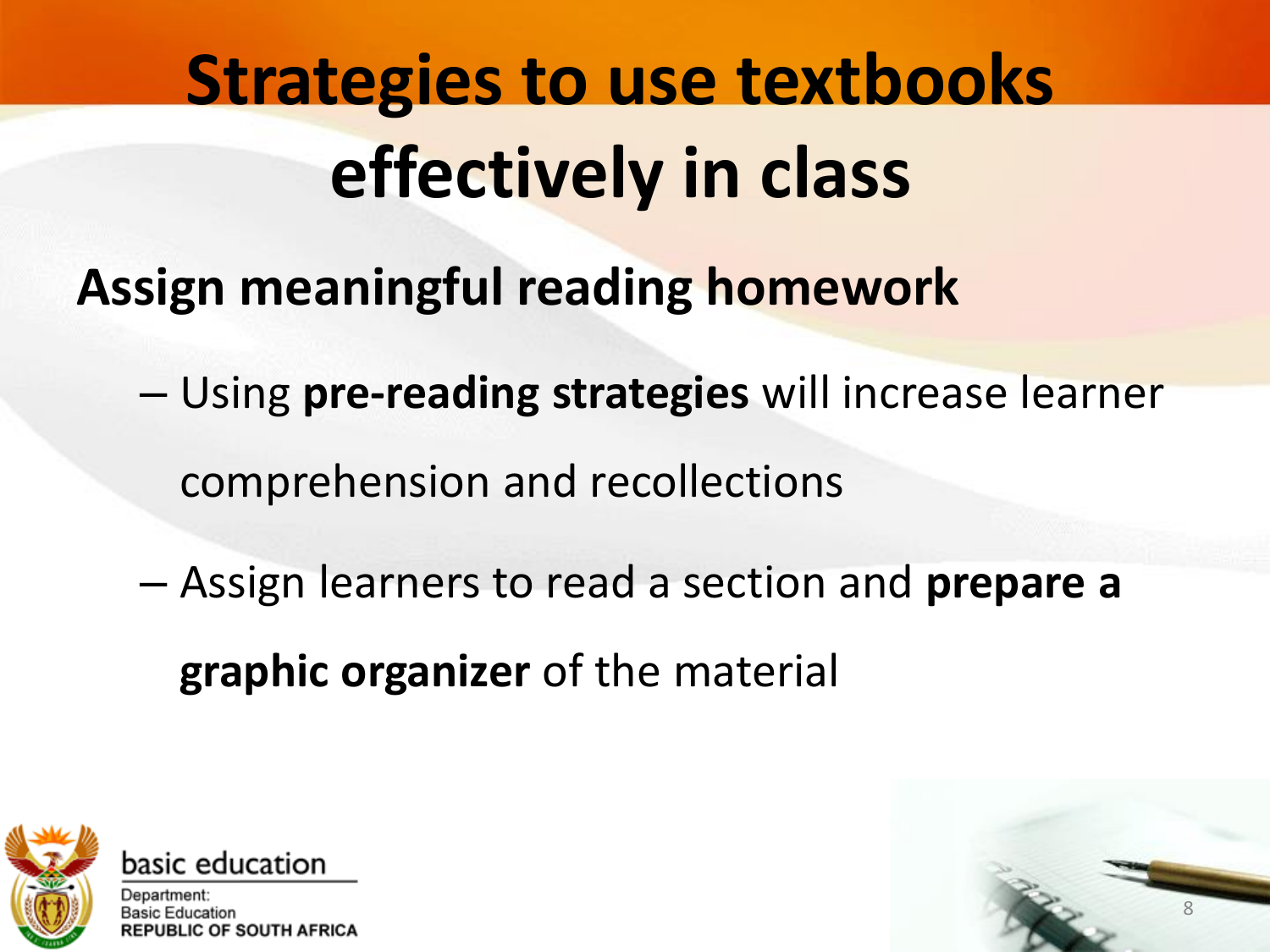- Spend at **least one class period** at the beginning of the year exploring the textbook with your learners.
- **Explain why you chose** the book and show your excitement about it.
- 'Walk' them through the **structure of the book**, pointing out **features.**
- **Use the book daily** in class to establish its importance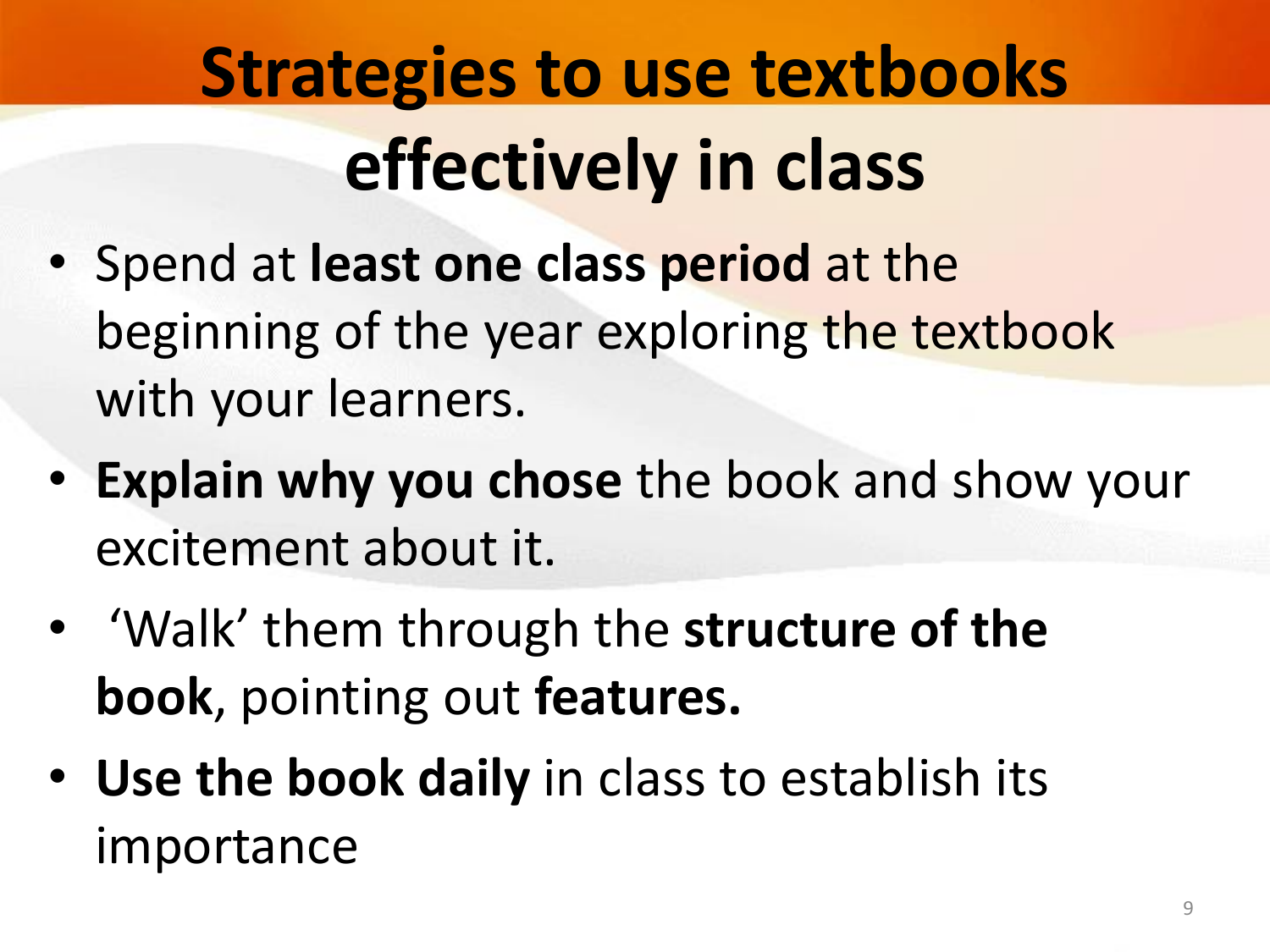## **Strategies to use textbooks effectively in class Scan for the low-hanging fruit:**

- Introducing learners to a topic by asking them to open to relevant chapter and scan the pages.
- Encourage them to look for pictures, headings, bolded words, and any charts/graphs.
- After a minute or two, ask them to suggest what they think the particular chapter addresses.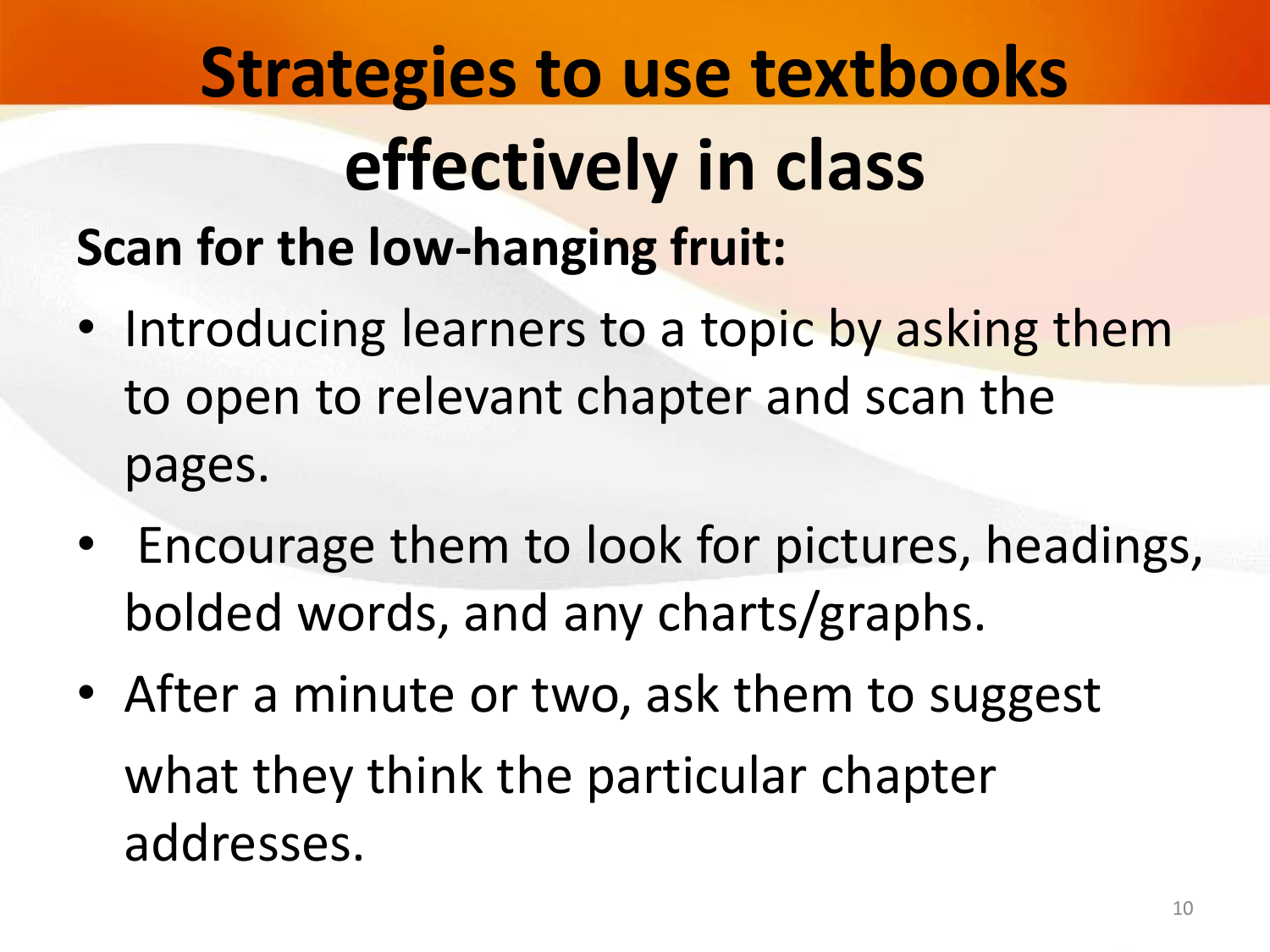#### **Search for roadblocks:**

Many times, the content is packed with lots of **subject-specific terms** and/or acronyms.

The use of specialized language can prevent learners from understanding and finishing assigned readings.





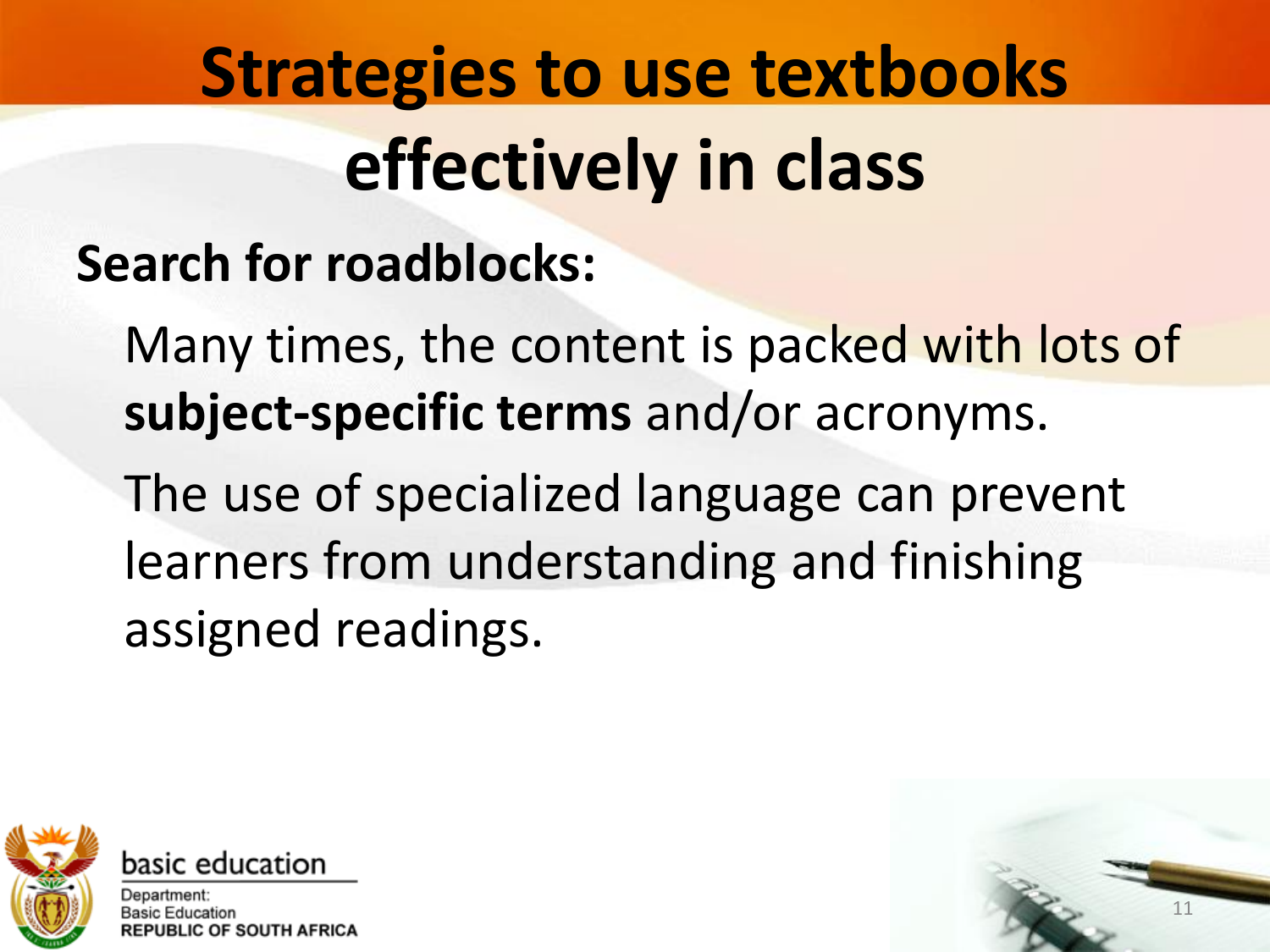# **REMEMBERING NEW TERMINOLOGY**



**Use in a sentence**

The Rand is a stronger currency that the Zimbabwean dollar



basic education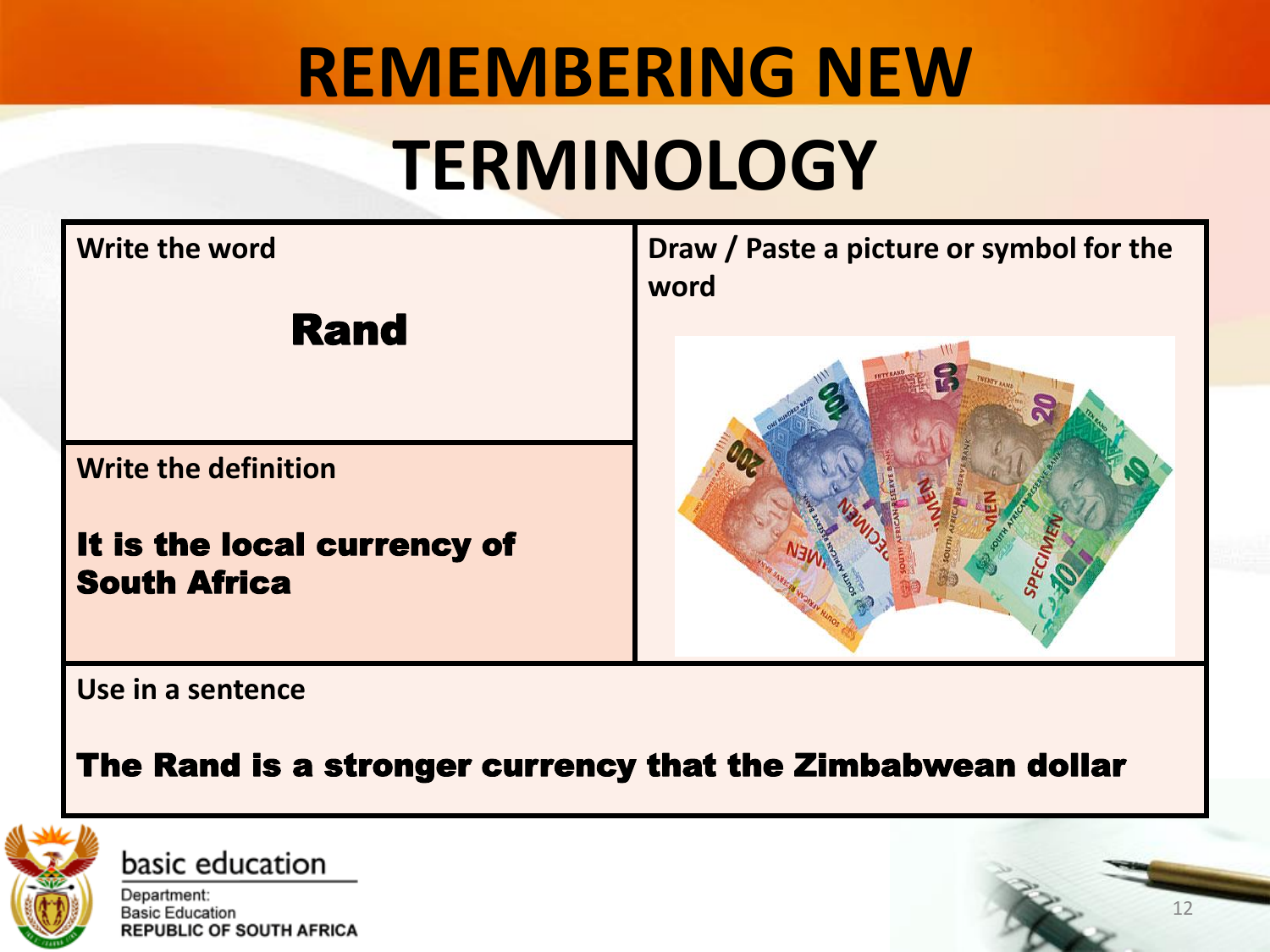# **REMEMBERING NEW TERMINOLOGY**

**Write the word** 

#### Street vendor

**Write the definition**

A person who sells something in the street, either from a stall or van or with their goods laid out on the sidewalk i.e. without having a fixed retail location (storefront).

**Draw / Paste a picture or symbol for the word**



13

#### **Use in a sentence**

We bought wors rolls for lunch from the street vendor at the farmer's market.